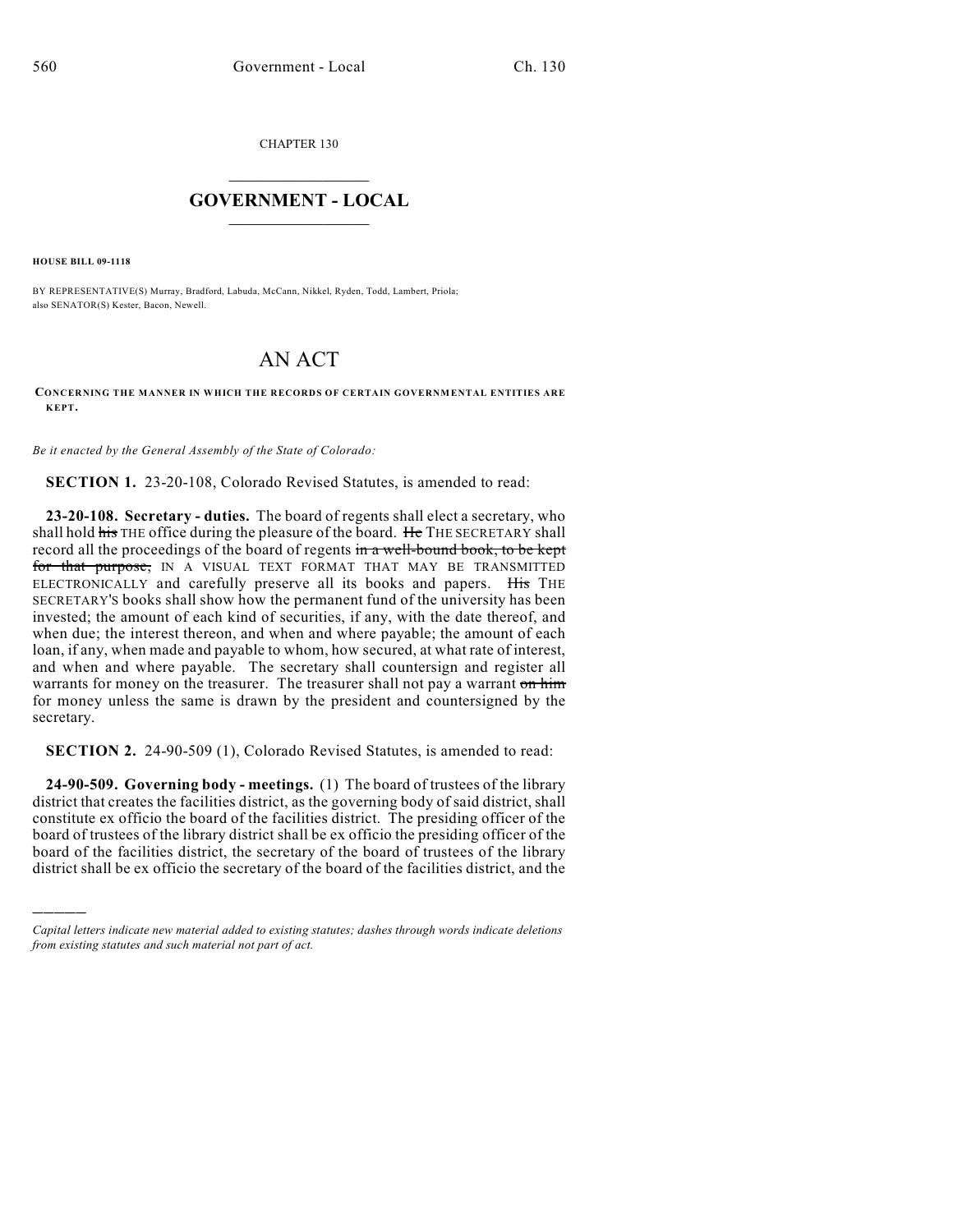**SECTION 3.** 25-8.5-106 (9), Colorado Revised Statutes, is amended to read:

**25-8.5-106. Board of directors.** (9) The recording secretary shall keep  $\frac{1}{n}$ well-bound book, IN A VISUAL TEXT FORMAT THAT MAY BE TRANSMITTED ELECTRONICALLY a record of all of the authority's meetings, resolutions, certificates, contracts, bonds given by employees or contractors, and all corporate acts which shall be open to inspection of all interested parties.

**SECTION 4.** 29-25-108 (2), Colorado Revised Statutes, is amended to read:

**29-25-108. Board of directors - duties.** (2) The board shall adopt a seal. The secretary shall keep in a well-bound book, IN A VISUAL TEXT FORMAT THAT MAY BE TRANSMITTED ELECTRONICALLY a record of all proceedings, minutes of meetings, certificates, contracts, and corporate acts of the board, which shall be open to inspection by the electors of the district and other interested parties. The treasurer shall keep permanent records containing accurate accounts of all money received by and disbursed for and on behalf of the district and shall make such annual or other reports to the local government as it may require. All budgets and financial records of the district, whether governed by a separate board or by the governing body of the local government, shall be kept in compliance with parts 1 and 5 of article 1 of title 29. C.R.S.

**SECTION 5.** 30-10-405 (1), Colorado Revised Statutes, is amended to read:

**30-10-405. Office at county seat - seal - records.** (1) The county clerk and recorder shall keep his or her office at the county seat. The county clerk and recorder shall attend the sessions of the board of county commissioners either in person or by deputy, keep the county seal, records, and papers of the board of county commissioners, and keep a record of the proceedings of the board, in a book, as required by law, under the direction of the board of county commissioners. RECORDS OF SUCH PROCEEDINGS SHALL BE KEPT IN A VISUAL TEXT FORMAT THAT MAY BE TRANSMITTED ELECTRONICALLY.

**SECTION 6.** 30-20-510, Colorado Revised Statutes, is amended to read:

**30-20-510. Governing body constitutes board - duties.** The governing body of the county in which the district is located shall constitute ex officio the board of directors of the district. The presiding officer of the governing body shall be ex officio the presiding officer of the board, the clerk of the governing body shall be ex officio the secretary of the board, and the treasurer of the county shall be ex officio the treasurer of the board and district. Such board shall adopt a seal. The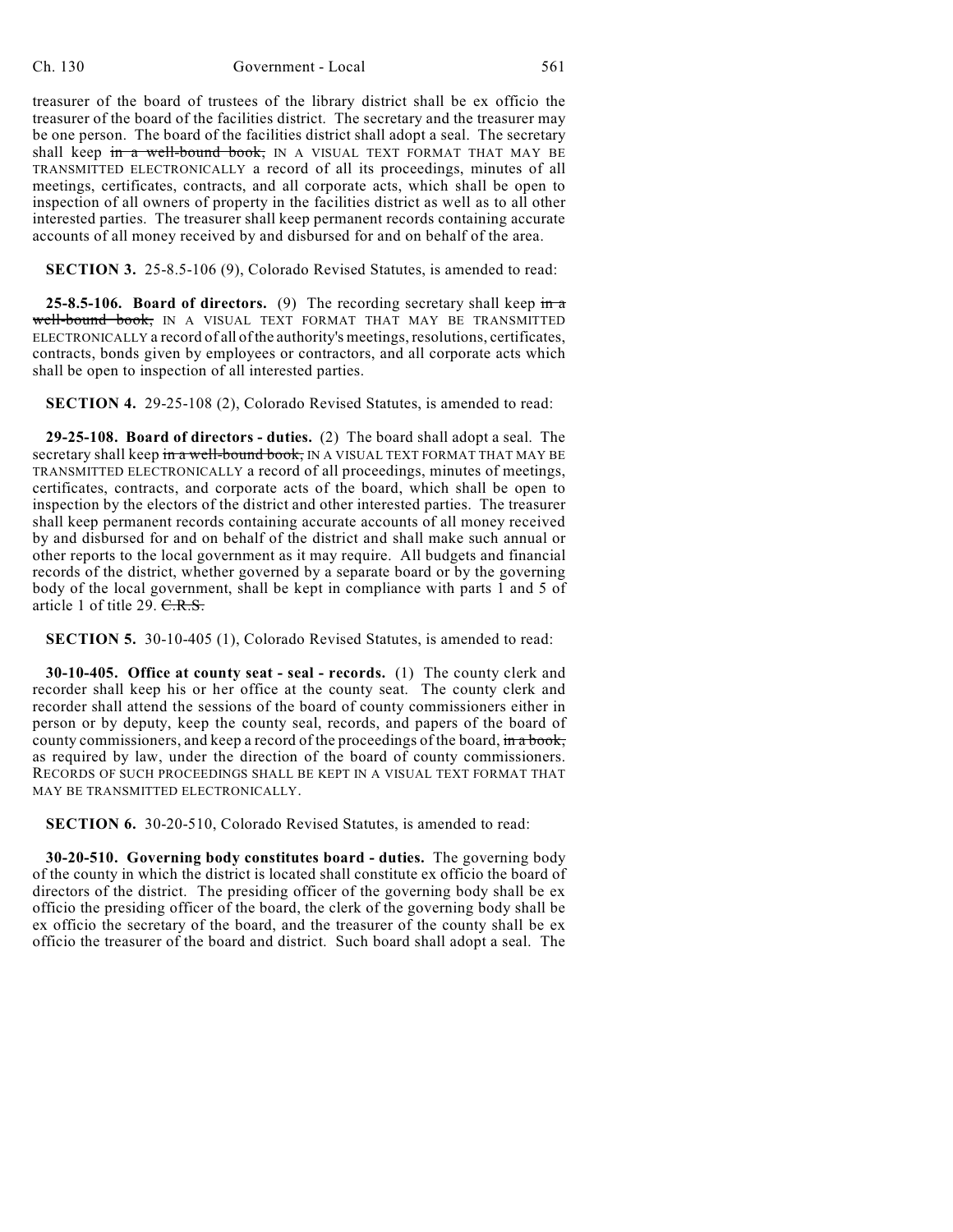562 Government - Local Ch. 130

secretary shall keep in a well-bound book, IN A VISUAL TEXT FORMAT THAT MAY BE TRANSMITTED ELECTRONICALLY a record of all its proceedings, minutes of all meetings, certificates, contracts, and all corporate acts, which shall be open to inspection by the owners of property in the district, as well as by all other interested parties. The treasurer shall keep permanent records containing accurate accounts of all money received by and disbursed for and on behalf of the district.

**SECTION 7.** 31-25-609, Colorado Revised Statutes, is amended to read:

**31-25-609. Governing body constitutes board - duties.** The governing body of the municipality in which the district is located shall constitute ex officio the board of directors of the district. The presiding officer of the governing body shall be ex officio the presiding officer, the clerk of the governing body shall be ex officio the secretary, and the treasurer of the municipality shall be ex officio the treasurer of the board and district. The secretary and the treasurer may be one person. Such board shall adopt a seal. The secretary shall keep in a well-bound book, IN A VISUAL TEXT FORMAT THAT MAY BE TRANSMITTED ELECTRONICALLY a record of all its proceedings, minutes of all meetings, certificates, contracts, and all corporate acts, which shall be open to inspection of all owners of property in the district, as well as to all other interested parties. The treasurer shall keep permanent records containing accurate accounts of all money received by and disbursed for and on behalf of the district.

**SECTION 8.** 31-25-1209 (2), Colorado Revised Statutes, is amended to read:

**31-25-1209. Board of directors - duties.** (2) The board shall adopt a seal. The secretary shall keep in a well-bound book, IN A VISUAL TEXT FORMAT THAT MAY BE TRANSMITTED ELECTRONICALLY a record of all proceedings, minutes of meetings, certificates, contracts, and corporate acts of the board, which shall be open to inspection by the electors of the district and other interested parties. The treasurer shall keep permanent records containing accurate accounts of all money received by and disbursed for and on behalf of the district and shall make such annual or other reports to the municipality as it may require. All budgets and financial records of the district, whether governed by a separate board or by the governing body of the municipality, shall be kept in compliance with parts 1 and 5 of article 1 of title 29, C.R.S.

**SECTION 9.** 32-1-902 (1), Colorado Revised Statutes, is amended to read:

**32-1-902. Organization of board - compensation - disclosure.** (1) After taking oath and filing bonds, the board shall elect one of its members as chairman of the board and president of the special district, one of its members as a treasurer of the board and special district, and a secretary who may be a member of the board. The secretary and the treasurer may be one person, but, if such is the case, he OR SHE shall be a member of the board. The board shall adopt a seal, and the secretary shall keep in a well-bound book, IN A VISUAL TEXT FORMAT THAT MAY BE TRANSMITTED ELECTRONICALLY a record of all its proceedings, minutes of all meetings, certificates, contracts, bonds given by employees, and all corporate acts, which shall be open to inspection of all electors, as well as to all other interested parties.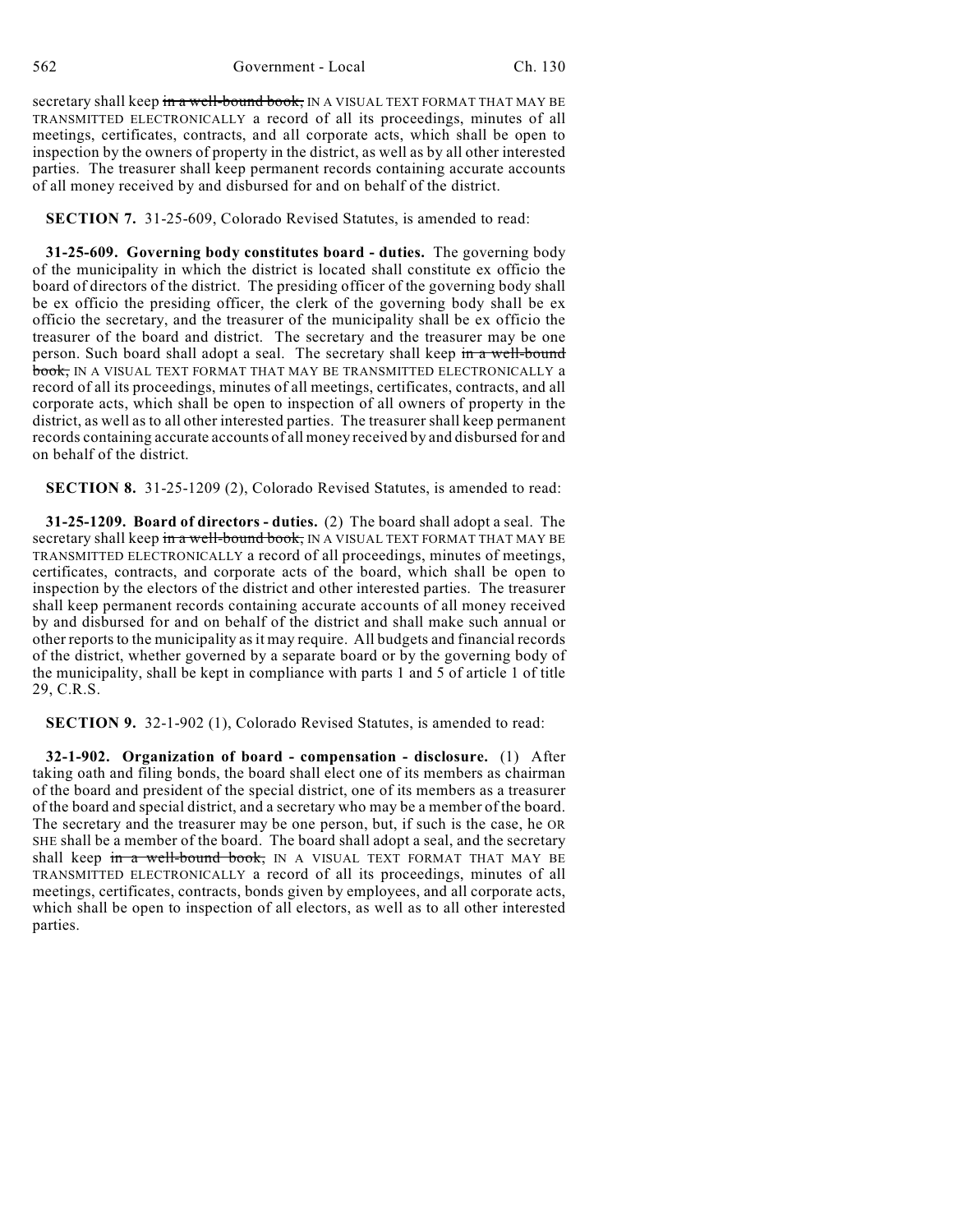**SECTION 10.** 37-3-102, Colorado Revised Statutes, is amended to read:

**37-3-102. Oath - organization.** Each director, before entering upon his OR HER official duties, shall take and subscribe to an oath, before an officer authorized to administer oaths, that he THE DIRECTOR will honestly, faithfully, and impartially perform the duties of his OR HER office and that he OR SHE will not be interested directly or indirectly in any contract let by said district, which oath shall be filed in the office of the clerk of said court in the original case. Upon taking the oath, the board of directors shall choose one of its number as chairman of the board and president of the district and shall elect some suitable person secretary of the board and of the district who may or may not be a member of the board. Such board shall adopt a seal and shall keep in a well-bound book IN A VISUAL TEXT FORMAT THAT MAY BE TRANSMITTED ELECTRONICALLY a record of all of its proceedings, minutes of all meetings, certificates, contracts, bonds given by employees, and corporate acts, which shall be open to the inspection of all owners of property in the district as well as to all other interested parties.

**SECTION 11.** 37-45-115 (2), Colorado Revised Statutes, is amended to read:

**37-45-115. Organization of the board of directors.** (2) Upon taking the oath, the board shall choose one of its number chairman of the board and president of the district and shall elect some suitable person secretary of the board and of the district who may or may not be a member of the board. Such board shall adopt a seal and shall keep in a well-bound book IN A VISUAL TEXT FORMAT THAT MAY BE TRANSMITTED ELECTRONICALLY a record of all of its proceedings, minutes of all meetings, certificates, contracts, bonds given by employees, and all corporate acts, which shall be open to inspection of all owners of property in the district as well as to all other interested parties.

**SECTION 12.** 40-6-109 (1), Colorado Revised Statutes, is amended to read:

**40-6-109. Hearings - orders - record - review - representation of entities in nonadjudicatory proceedings.** (1) At the time fixed for any hearing before the commission, any commissioner, or an administrative law judge, or, at the time to which the same may have been continued, the applicant, petitioner, complainant, the person, firm, or corporation complained of, and such persons, firms, or corporations as the commission may allow to intervene and such persons, firms, or corporations as will be interested in or affected by any order that may be made by the commission in such proceeding and who shall have become parties to the proceeding shall be entitled to be heard, examine and cross-examine witnesses, and introduce evidence. A full and complete record of all proceedings had before the commission, any commissioner, or an administrative law judge in any formal hearing, had, and all testimony, shall be taken down by any reporter appointed by the commission and OR, AS DEEMED APPROPRIATE BY THE COMMISSION, A COMMISSIONER, OR AN ADMINISTRATIVE LAW JUDGE, AS APPLICABLE, RECORDED ELECTRONICALLY. All parties in interest shall be entitled to be heard in person or by attorney.

**SECTION 13. Act subject to petition - effective date.** This act shall take effect at 12:01 a.m. on the day following the expiration of the ninety-day period after final adjournment of the general assembly that is allowed for submitting a referendum petition pursuant to article V, section 1 (3) of the state constitution, (August 5, 2009,